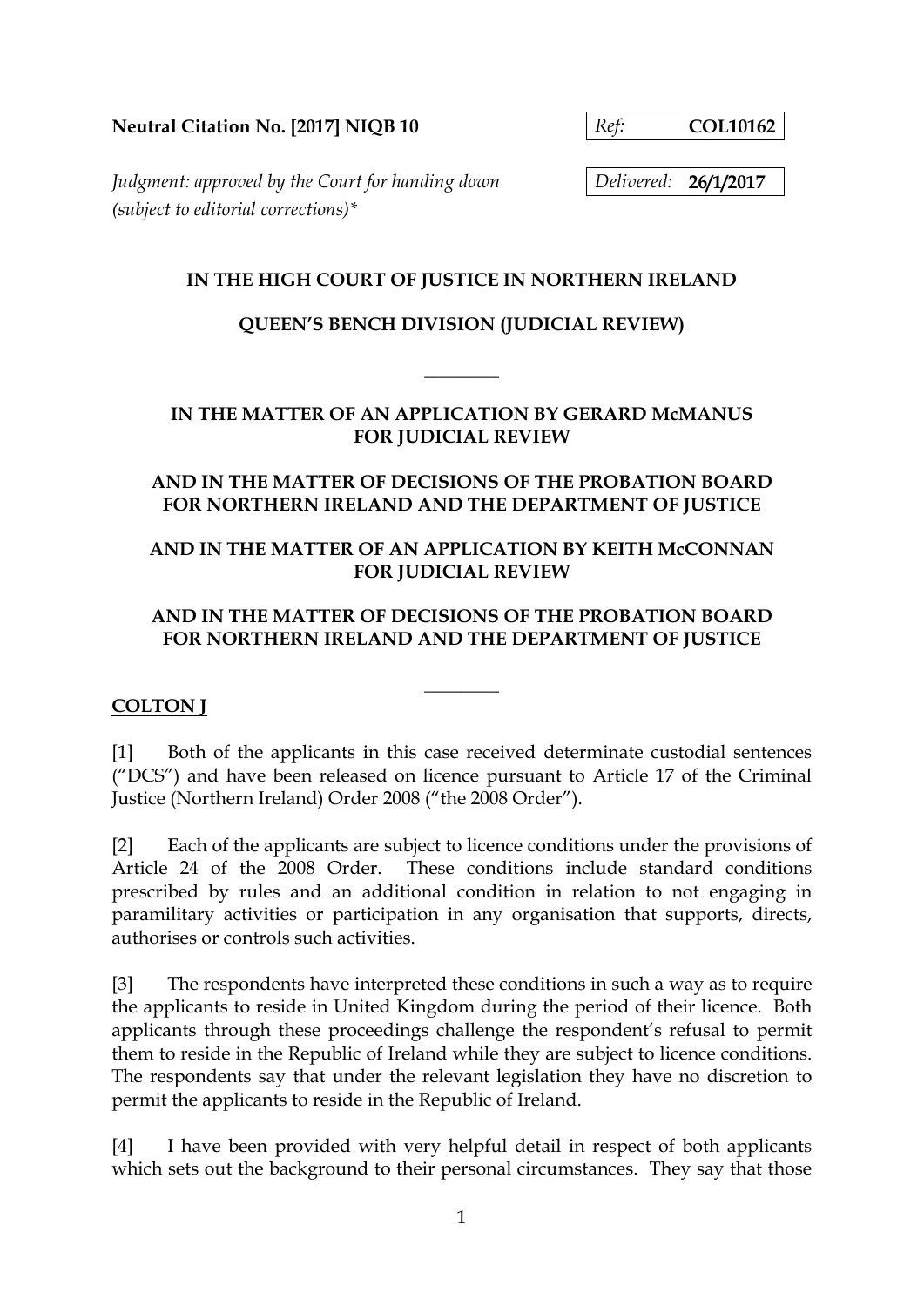circumstances make a compelling case that they should be permitted to reside in the Republic of Ireland during the period of their licence. However the initial issue to be determined in this application is whether or not in fact the respondents have discretion to permit such residence. I do not therefore propose to go into any detail as to the potential merits of the applicants' request, but confine myself solely to determine the issue of whether or not any discretion rests with the respondents.

[5] The issue for the court is one of construction and concerns the interpretation of the relevant legislation governing licence conditions in this jurisdiction.

### **The Statutory Framework**

[6] The starting point is the Criminal Justice (Northern Ireland) Order 2008 ("the 2008 Order").

[7] Article 17 imposes a duty on the Department of Justice to release certain fixed-term prisoners. It states:

> "17-(1)As soon as a fixed-term prisoner, …, has served the requisite custodial period, the Department of Justice shall release the prisoner on licence under this Article."

[8] Article 27 imposes a duty on such a person to comply with licence conditions. It states:

> "27. A person subject to a licence under this Chapter shall comply with such conditions as may for the time being be included in the licence."

[9] Each of the applicants has been released under Article 17 and has an obligation to comply with the conditions of their licence under Article 27.

[10] Licence conditions are dealt with in Article 24.

[11] The relevant part for the purposes of this application is as follows:

" $24-(1)$  In this Article –

- (a) `the standard conditions' means such conditions as may be prescribed for the purpose of this Article as standard conditions; and
- (b) `prescribed' means prescribed by the Department of Justice by rules.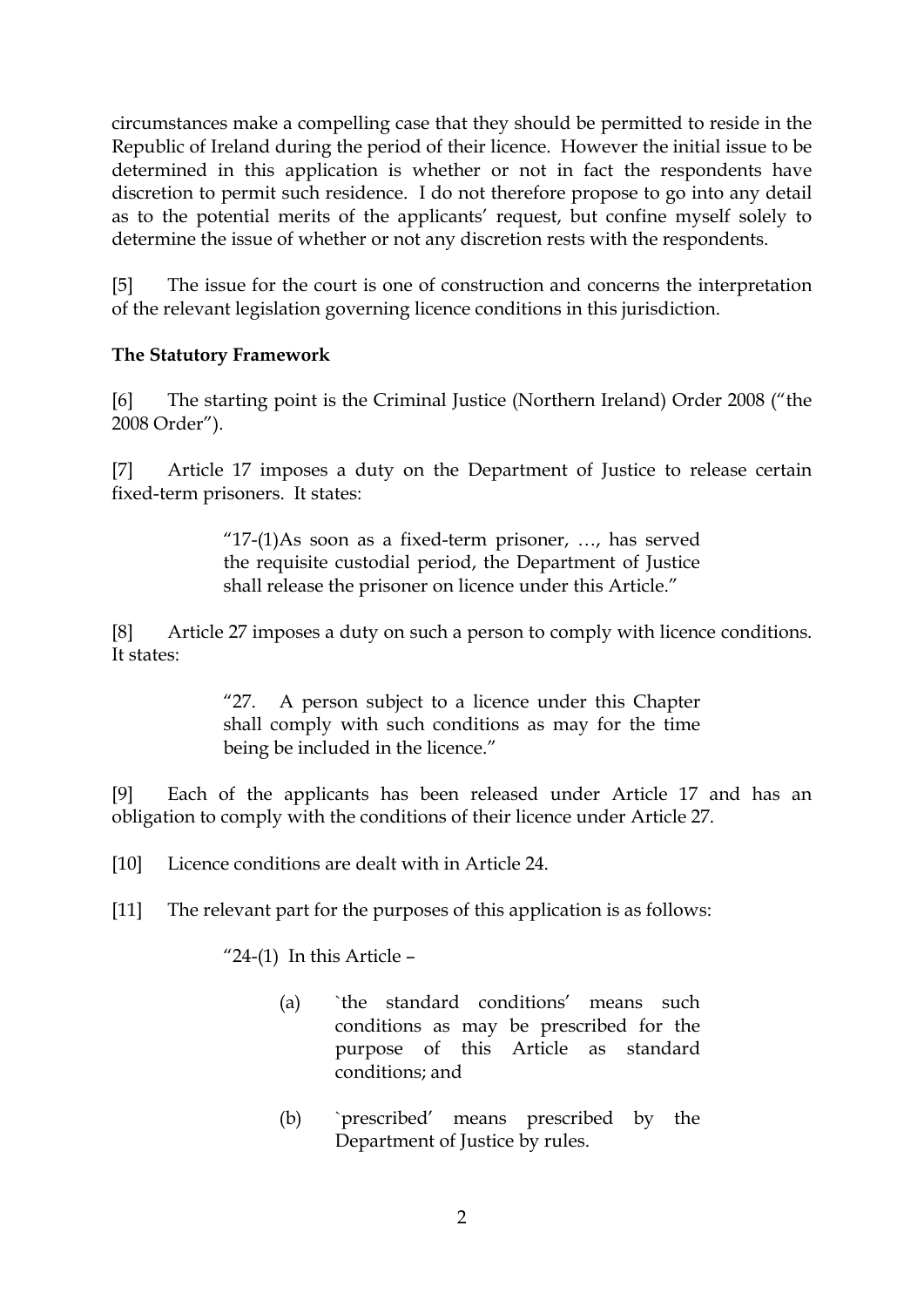(2) Any licence under Article 17 or 19 in respect of any prisoner serving one or more determinate custodial sentences of less than 12 months and no determinate custodial sentence of 12 months or more shall include –

- (a) such conditions as may be required by the court in passing sentence; and
- (b) so far as not inconsistent with them, the standard conditions.

…

(8) In exercising the powers to prescribe standard conditions or other conditions referred to paragraph (3), the Department of Justice shall have regard to the following purposes of the supervision of offenders while on licence under this chapter –

- (a) the protection of the public;
- (b) the prevention of re-offending;
- (c) the rehabilitation of the offender."

[12] Under this enabling legislation the standard conditions of licence are contained in the Criminal Justice (Sentencing)(Licence Conditions)(Northern Ireland) Rules 2009.

[13] The rules are made under the powers conferred by Article 24(1) and (3) of the 2008 Order "having regard to the purposes of the supervision of offenders while on licence set out in Article 24(8) of that Order."

[14] The standard conditions of licence are set out in Rule 2 as follows:-

"2-(1) The conditions set out in paragraphs (2) and (3) are the standards conditions prescribed for the purposes of Article 24(1) of the Order.

- (2) The prisoner must
	- (a) keep in touch with the probation officer as instructed by the probation officer;
	- (b) receive visits from the probation officer as instructed by the probation officer;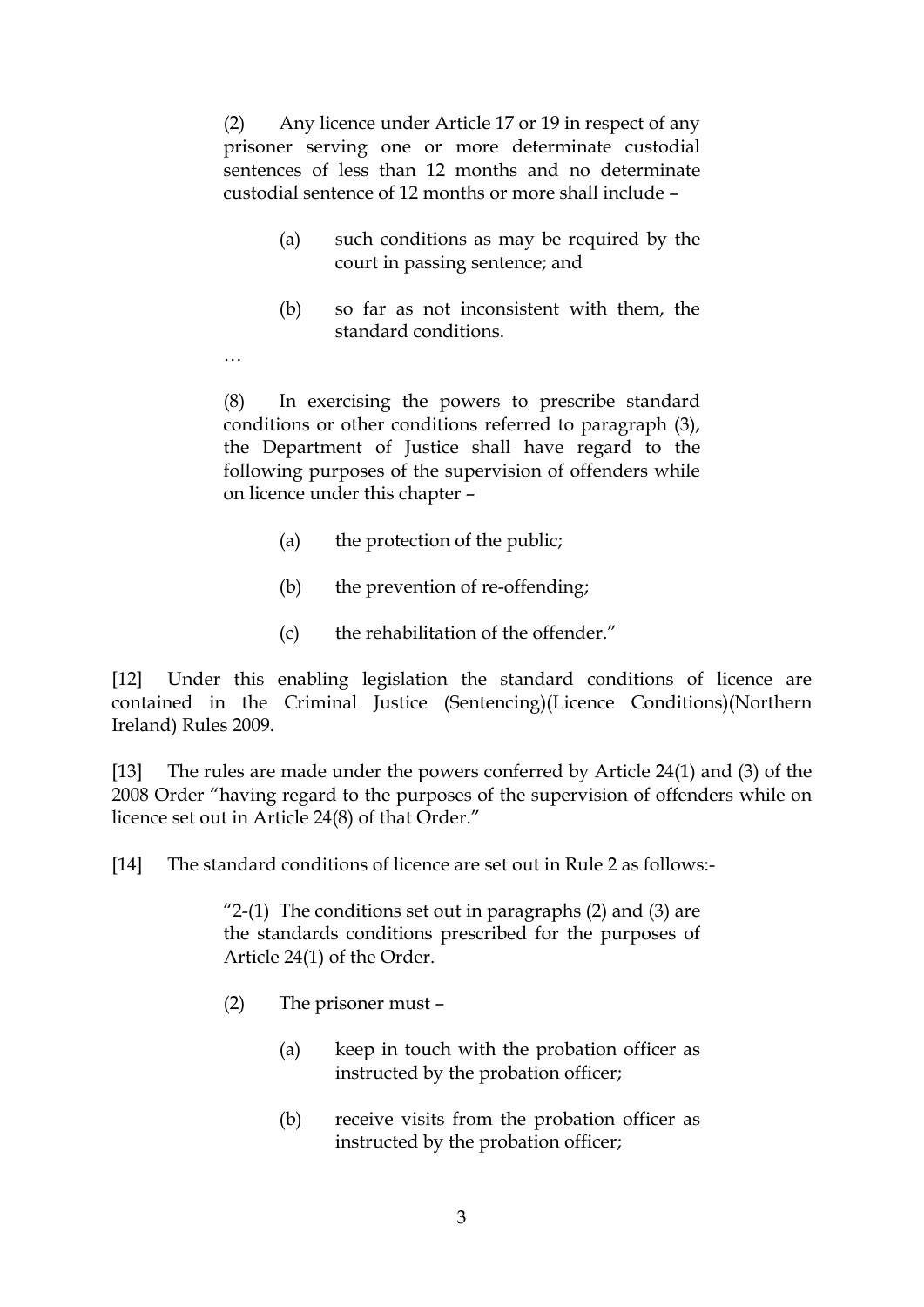- (c) permanently reside at an address approved by the probation officer and obtain the prior permission of the probation officer for any change of address;
- (d) undertake such work, including voluntary work, as approved by the probation officer and obtain the prior permission of the probation officer for any proposed change; and
- (e) not travel outside the United Kingdom, the Channel Islands or the Isle of Man without the prior permission of the probation officer, except where the prisoner is deported or removed from the United Kingdom in accordance with the Immigration Act 1971 or the Immigration and Asylum Act 1993.
- (3) The prisoner must not
	- (a) behave in a way which undermines the purpose of the release on licence, which are the protection of the public, the prevention of reoffending and the rehabilitation of the offender;
	- (b) commit any offence."
- [15] Rule 3 refers to other conditions of licence as follows:

"3-(1) Conditions of a kind set out in paragraph (2) are prescribed for the purposes of Article 24(3)(b) of the Order.

(2) The conditions are those which impose on a prisoner:

- (a) a requirement that the prisoner resides at a certain place;
- (b) a requirement as to the prisoner making or maintaining contact with a person, more than one person or identified group;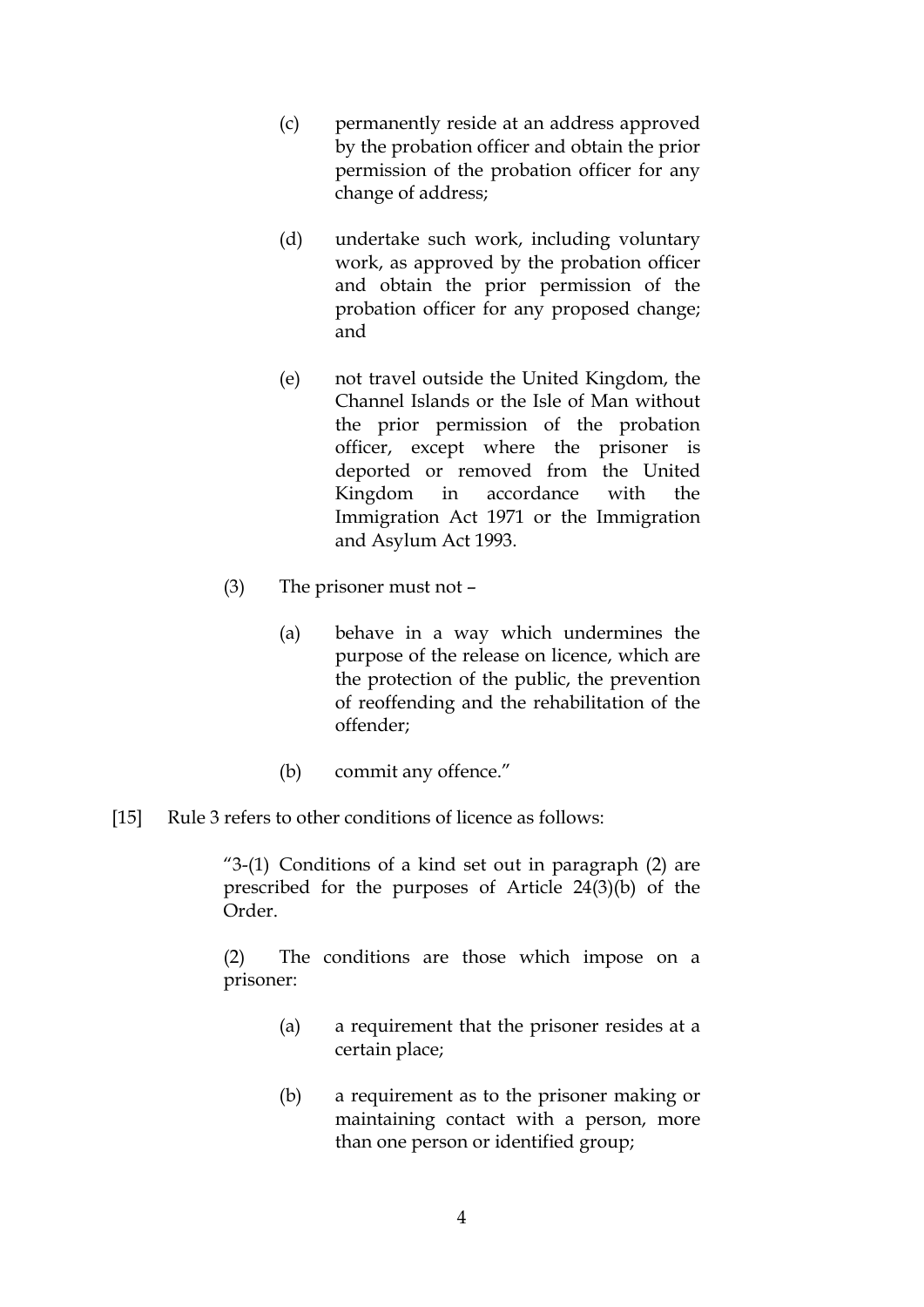- (c) a restriction relating to the prisoner making or maintaining contact with a person, more than one person or identified group;
- (d) a restriction on the prisoner's participation in any activity;
- (e) a requirement that the prisoner participates in or co-operates with a programme or set of activities, which may include testing, designed to further one or more of the purposes referred to in Article 24(8) of the Order;
- (f) a requirement that the prisoner complies with the curfew arrangements;
- (g) a requirement that the prisoner complies with an electronic monitoring arrangement;
- (h) a restriction on the prisoner's freedom of movement which is not a requirement referred to in sub-paragraph (f);
- (i) any other requirement would be the prisoner's supervision in the community by a probation officer."

# **The Issues/Submissions of the Parties**

[16] I am obliged for the assistance of counsel in this matter for their able, written and oral submissions. Mr Barry Macdonald QC, SC appeared with Ms Kelly Doherty for the applicant McConnan; Mr Ronan Lavery QC appeared with Mr Malachy McGowan for the applicant McManus. Dr Tony McGleenan QC appeared for both respondents leading Mr Matthew Corkey for the first named respondent and Ms Laura McMahon for the second named respondent.

[17] The respondents say that Rule 2 permits for no discretion regarding permanent residency. They say that an offender on licence must reside at approved accommodation within Northern Ireland, save for a successful application for residency elsewhere within the UK while on licence or where the prisoner is deported.

[18] In his submissions Dr McGleenan took me through the background to the 2008 Order which provided for a new sentencing framework for those convicted of crimes with a focus on measures to enhance protection of the public. Thus when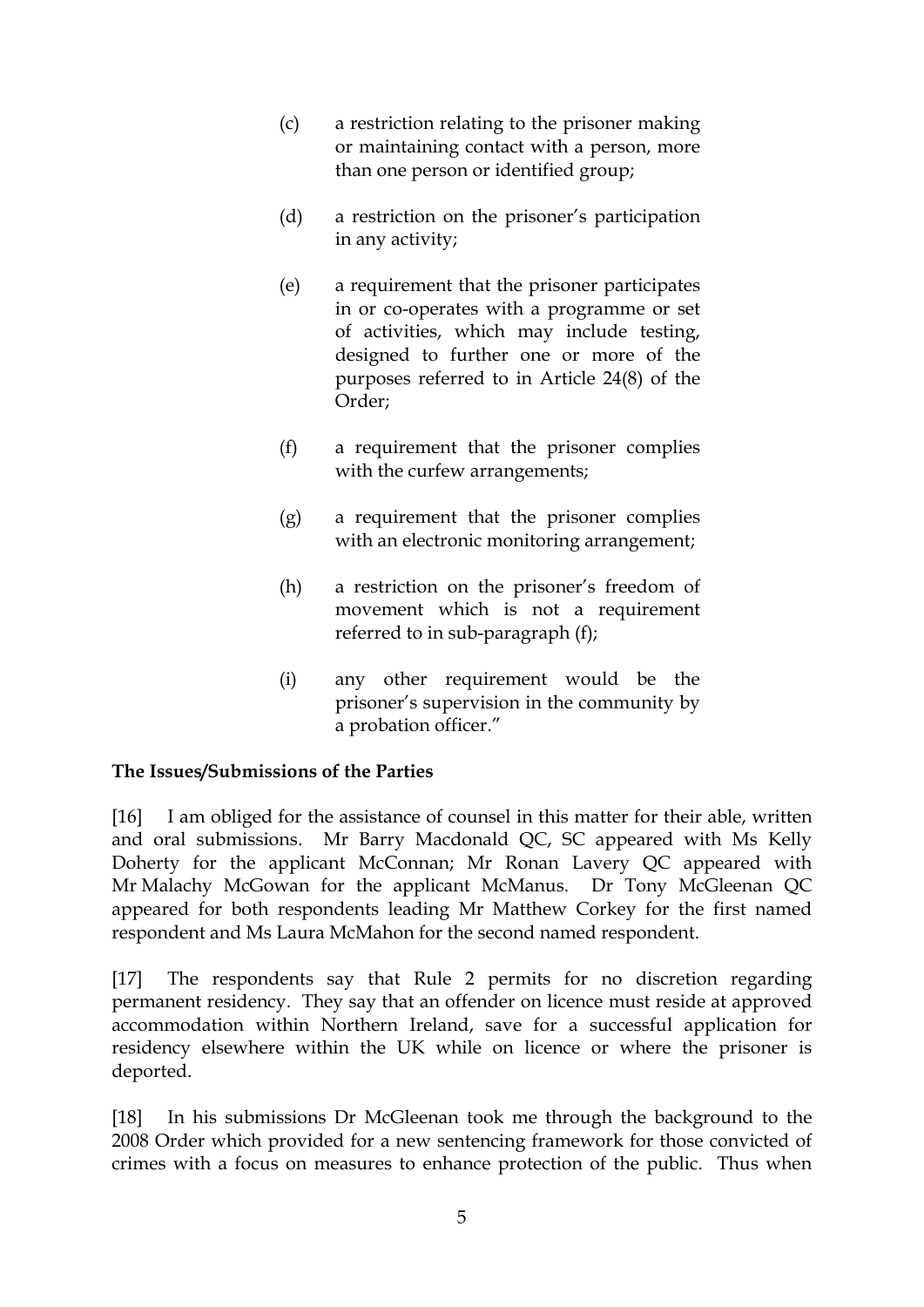offenders are released on licence they are subject to certain conditions and restrictions for the purposes set out in Article 24(8) namely: the protection of the public, the prevention of reoffending and the rehabilitation of the offender.

[19] On release prisoners such as the applicants are subject to supervision as managed by the Probation Board for Northern Ireland. Any breaches of the licence conditions or failure to comply with supervision under the conditions renders a prisoner liable to recall during the licence period. Recall is provided for under Article 28 of the 2008 Order and requires involvement of the Probation Board of Northern Ireland, the Parole Commissioners of Northern Ireland and the Department of Justice. He argues that none of the relevant authorities have jurisdictional reach to supervise, risk manage or recall a prisoner permanently residing outside Northern Ireland.

[20] The licence conditions of both applicants require them to be supervised post release and should they place themselves beyond the legislative reach of the 2008 Order they will be considered "unlawfully at large" pursuant to Article 28(7) of the Order until their return to custody.

[21] In summary the respondents' arguments are that as a matter of fundamental construction of the scheme it cannot be applied in the manner intended by Parliament if prisoners on licence are permitted to reside outside the United Kingdom.

[22] It is acknowledged that for applicants who have familial links in the Republic of Ireland this requirement involves an interference with Article 8 rights but it is argued that such interference is in accordance with law, in pursuance of a legitimate aim and proportionate. It is also argued that the rules are sufficiently flexible to permit family relationships to be maintained. By way of example in this case under the conditions of his licence the applicant McConnan is permitted to visit his family in the Republic of Ireland on two nights per week. Thus there is clearly mitigation in relation to any Article 8 interference.

[23] The applicants' case in relation to the construction issue is that clearly Rule 2 does not expressly require a prisoner to reside at an address within the UK. Rule 2(2)(c) simply states that he must reside at an address "approved by the Probation Officer."

[24] Rule 2(2)(e) imposes a requirement that a prisoner must "not travel outside the UK .. without the prior permission of the Probation Officer."

[25] This may well give rise to the implication that the Rules contemplate that a prisoner would normally be expected to reside in the UK and that he would only be present outside the UK when he is there for the purposes of "travel" rather than as a resident.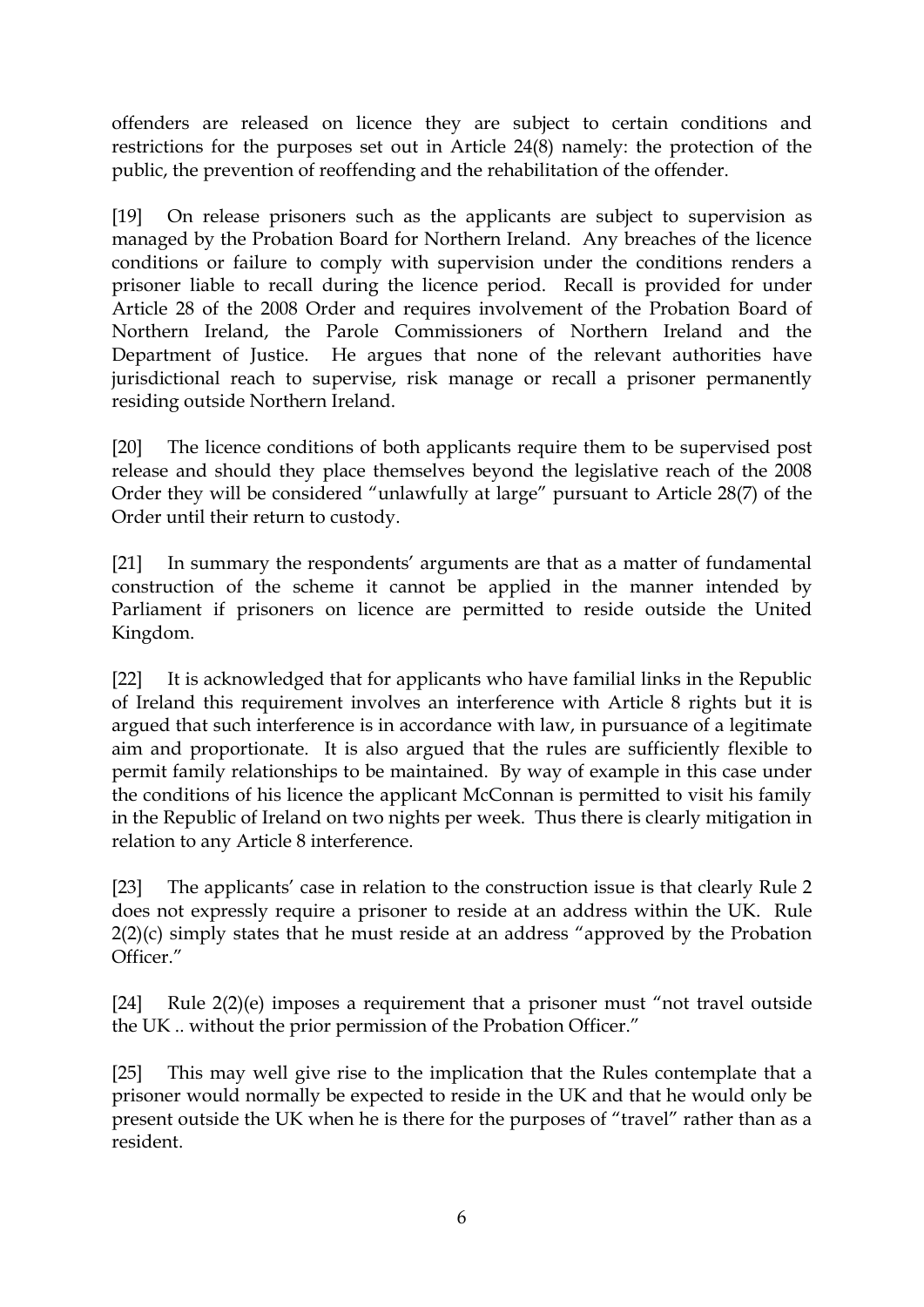[26] The applicants argue that the rules, as secondary legislation, should be construed so as to ensure that (i) they are *intra vires* the enabling legislation and (ii) compatible with Convention rights.

#### **Conclusion**

[27] The purposes of the enabling legislation have already been set out namely, the protection of the public, the prevention of reoffending and the rehabilitation of the offender. The 2008 Order specifically requires the Department of Justice to have regard to these matters in exercising its powers to impose licence conditions.

[28] In the majority of cases this will require that a prisoner on licence should reside in the UK. However this may not always be the case. The personal circumstances of the prisoner may mean that resettlement outside the jurisdiction can sometimes further the aims of the enabling statute in a way which might not be possible if compelled to reside in the UK. This may be particularly true in respect of the rehabilitation of the offender. If the rule is construed so as to permit discretion then this could facilitate rather than frustrate the aims of the enabling statute. Arguably both of these cases provide examples where this is so. I note that in both cases the applicants have continued to meet the relevant probation officer as required under the licence conditions. (Both applicants were granted interim relief so that they currently reside in the Republic of Ireland). Both applicants seek to reside in a jurisdiction subject to the rule of law. There is close co-operation between the security forces and probation services in each jurisdiction. There are appropriate extradition arrangements between the jurisdictions. The jurisdictions have a common travel agreement. Both have settled family homes in the Republic of Ireland and there are issues about suitable accommodation in this jurisdiction. However, this is to stray into the merits of the applicants' requests. The point is that one can foresee circumstances when the aims and objectives of the enabling legislation can best be met in circumstances where the prisoner on licence is permitted to reside outside the jurisdiction.

[29] In this regard it is interesting to note that in England and Wales the equivalent provisions which are virtually identical to the ones under consideration in this case are interpreted so as to permit residence at an address outside that jurisdiction. The relevant enabling legislation can be found in Section 250(1) and (4) of the Criminal Justice Act 2003 ("the 2003 Act") with the equivalent rule being contained in paragraph 3(2) of the Criminal Justice (Sentencing) (Licence Conditions) Order 2015.

[30] In the course of the proceedings I was referred to a policy document of the National Offender Management Service which explains the circumstances in which prisoners released on licence under the legislation in England and Wales are permitted to reside at an address outside that jurisdiction. In the course of the hearing I was taken through the terms of that policy which I do not intend to rehearse here. The point is that clearly the authorities take the view that there is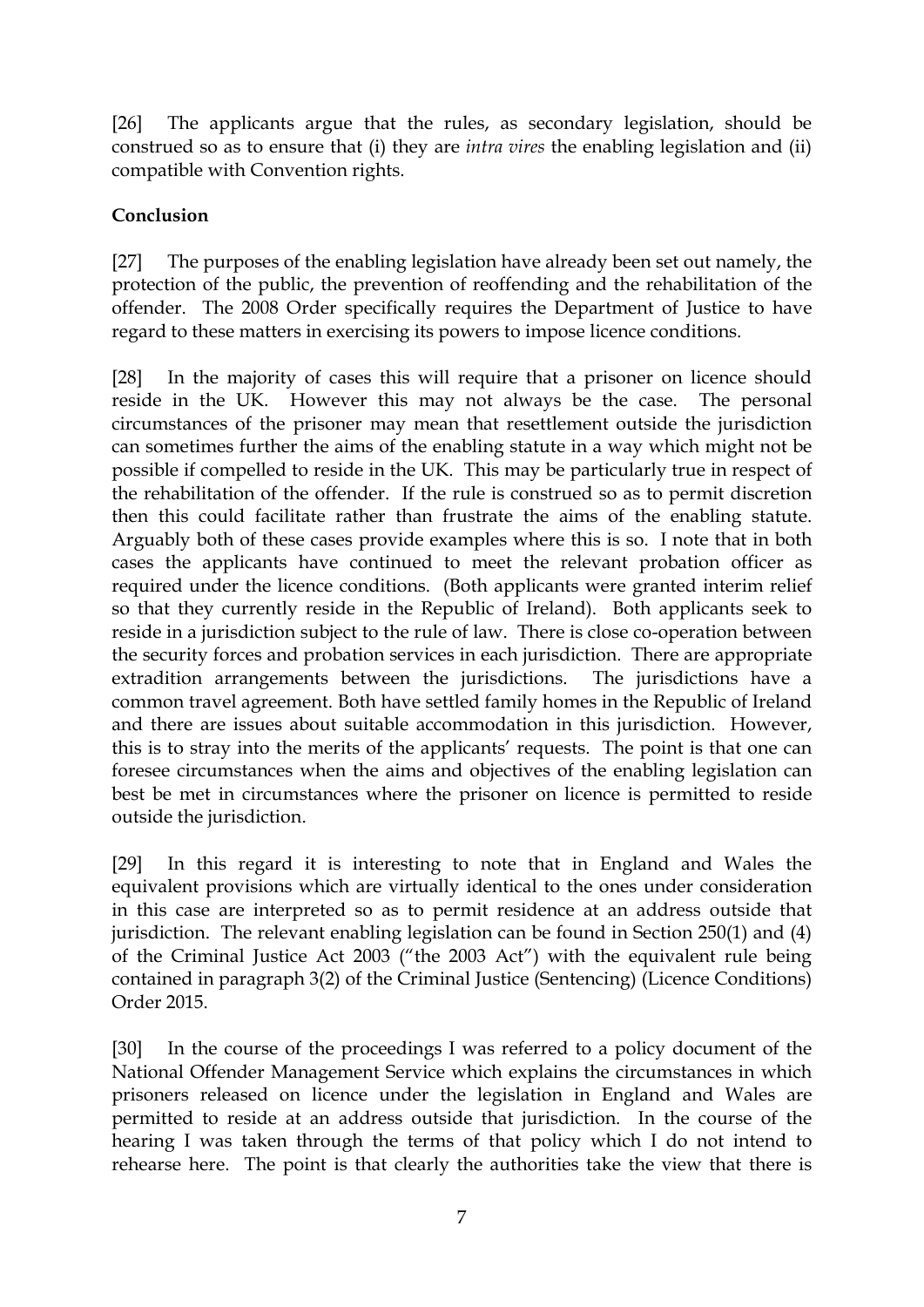discretion under identical rules and that this is entirely consistent with the strategic aims of those rules. Dr McGleenan argues that the applicants could not avail of that policy if it applied to them in any event but it is not necessary for me to deal with this issue. The significant point is that the respondents have adopted a blanket policy by refusing to consider the issue at all on the grounds that the rules do not permit discretion in relation to residence outside the jurisdiction.

[31] In addition to the "intra vires" argument the applicants further argue that under Section 3(1) of the Human Rights Act 1998 the court should read primary and subordinate legislation and give it effect in a way that is compatible with Convention rights so far as it is possible to do so.

[32] Clearly Article 8 is engaged in relation to the licence conditions of those serving the non-custodial part of their sentence of imprisonment.

[33] It is also clear that in the particular circumstances of this case each of the applicants' Article 8 right to his private and family life has been interfered with.

[34] I accept that the respondents could readily justify interference in the Article 8 rights of a DCS prisoner in terms of a requirement to reside in the jurisdiction. It would clearly be open to the respondents in such a scenario to justify such interference as being in accordance with law and necessary in a democratic society in pursuance of a legitimate aim. The courts would be extremely slow to come to a conclusion that any such restriction was disproportionate. However the issue in this case is whether the respondents' interpretation of the rule which amounts to a blanket refusal to approve an address outside the UK infringes Article 8.

[35] In my view if, in a particular case, having carried out the relevant balancing exercise, the Article 8 rights of a particular prisoner should in the view of the decision-maker be met by residence outside the jurisdiction then the rules should be construed so as to permit this to happen.

[36] I therefore come to the conclusion that the respondents have misdirected themselves in law in so far as they have concluded that they have no discretion to permit the applicants to reside outside the UK under the standard licence conditions.

[37] The Rules should be construed so as to permit discretion in relation to the approval of residence outside the United Kingdom. This construction is in accordance with the aims of the governing statute and is compatible with the Article 8 rights of the applicants.

[38] I therefore propose to make the following orders.

• In relation to the case of Keith McConnan I grant the following relief: